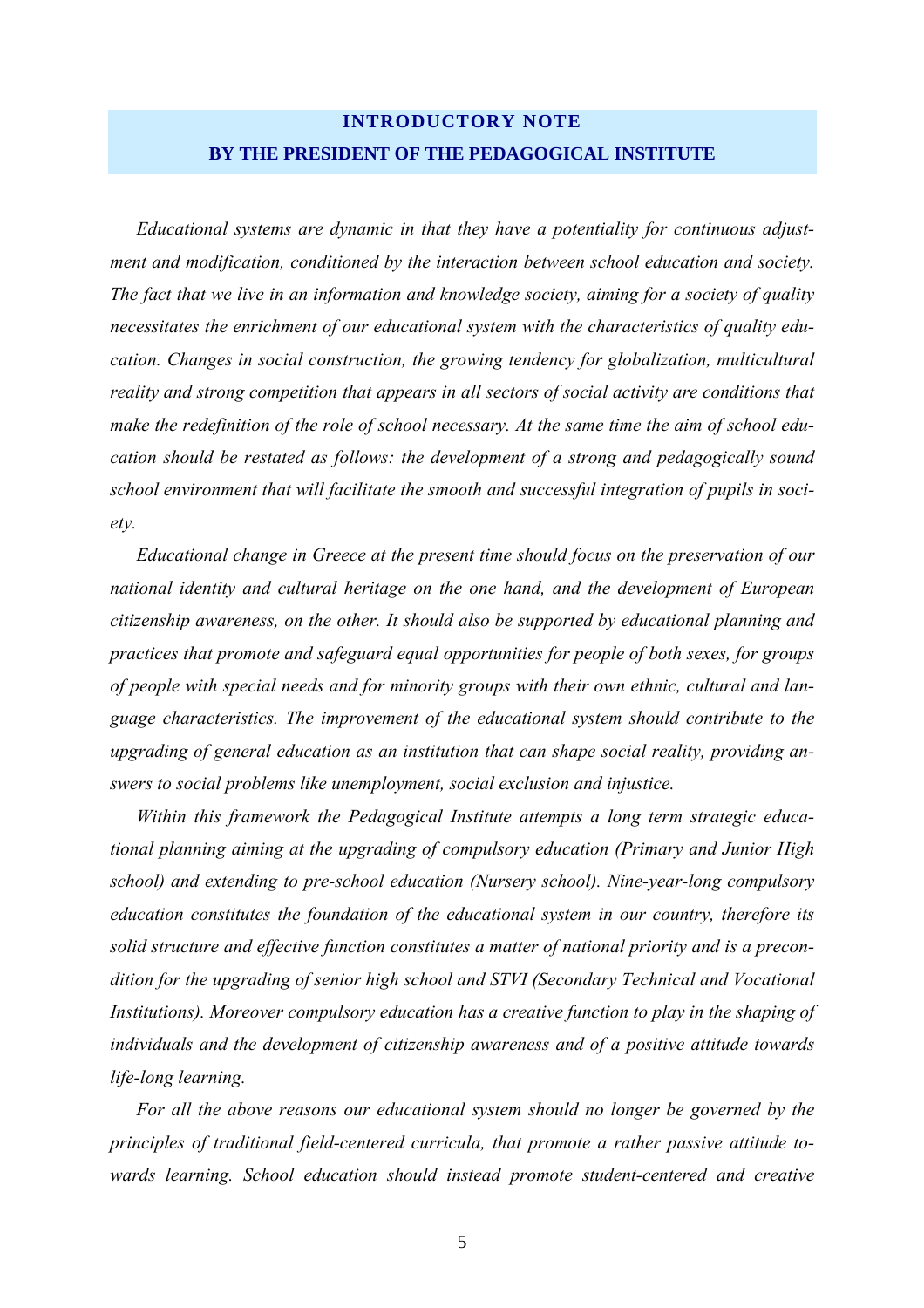*learning, involving all participants in the learning process. Moreover, school should become an institution that promotes joyful and creative living, breaking away from sterile and ineffective teaching practices.* 

*Thus, adopting new educational practices that promote the development of critical thinking, collaborative skills and creative activity constitutes a social demand of our times. New practices should be accompanied by curriculum change, changes in the organization of school time and the development of new teaching materials. Teacher support and training are also important for the success and effectiveness of the whole endeavor.* 

*For this purpose the P.I. has worked since 2001 on the development of the new Cross Curricular/Thematic Framework (C.C.T.F) introducing a cross-thematic approach to learning. This innovative endeavor aims to the adjustment of teaching aims and methodology, while focusing on the balanced distribution of teaching content among all grade levels and the horizontal linking of all subject content, seeking to cover a greater variety of topics. It also focuses on a fully comprehensive analysis of basic concepts and the cross-curricular thematic approach to learning implemented in school practice, a process that can greatly improve education in general.* 

*The C.T. will contribute to the improvement of teaching practice through cross-thematic organization of content, and the support of inquiry-based and holistic teaching approaches and the development of common standards for new textbooks that will be in accord with cross-thematic principles and promote respect in student work. In order to motivate students these new textbooks should look attractive, and their content should be up-to-date including substantial information and knowledge.* 

*Within this framework, the "Flexible Zone Program" was implemented by the P.I. as a pilot project in compulsory education (Nursery, Primary and Junior High School levels). This is an educational project that substantially promotes a cross-thematic approach to learning and is supported by specially designed educational material. In some classes therefore (grade/year 6 and grade/year 9) the C.C.T. Book-Portfolios are introduced which include cross-curricular activities that support and motivate student creativity. The C.C.T. Framework together with the related Programs of Study (Syllabi) and the Flexible Zone Program will greatly contribute to the reinforcement of the educational environment of the school.* 

*The C.C.T Framework and the related programs of study were initially presented in three volumes after the revision-improvement of the original proposal of the P.I. that was made by*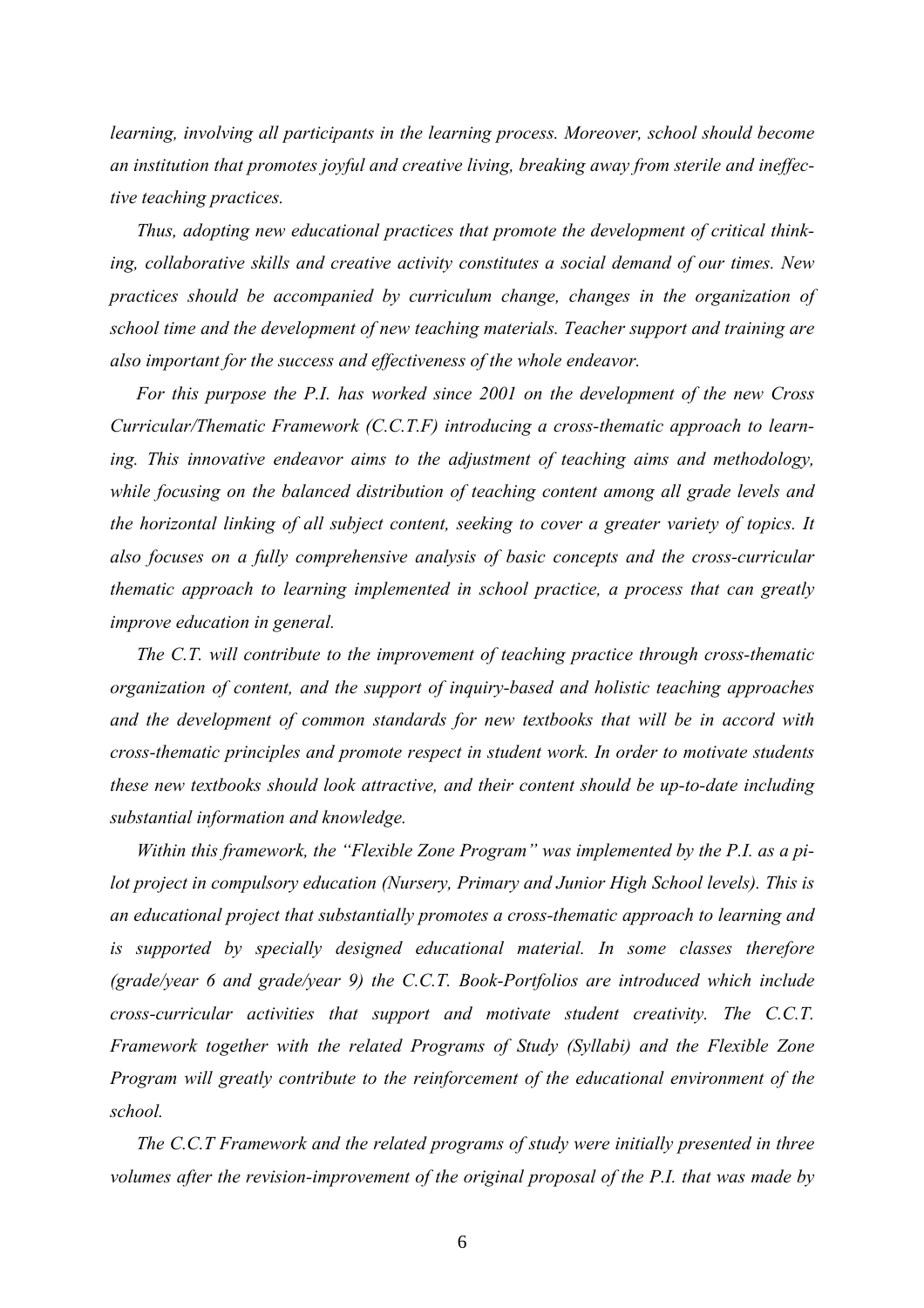*internal evaluators as well as by members of the educational community. Their suggestions resulted from the dialogue between the Ministry of National Education and Religious Affairs (M.N.E.R.A) and the teachers, educational administrators and scientific societies with the intervention of the P.I. Their dialogue was based on the official proposal of the Ministry of Education (Governmental Paper 1366/τ.Βí/18-10-2001, 1373/τ.Βí/18-10-2001, 1374/τ.Βí/18- 10-2001, 1375/τ.Βí/18-10-2001, 1376/τ.Βí/18-10-2001).* 

*The final proposal (presented in two volumes, Governmental Paper) is the end product of a long, strenuous and collaborative effort of all members of the P.I. (Counselors, Vice-Counselors, teachers seconded to the P.I. and secretarial staff) to whom I would like to express my warmest thanks for their collaboration and efficiency, and for their endurance under my exhausting pressure. My special thanks to those Vice-Presidents of the P.I. who supported and contributed to our efforts, to the Counselors and Vice-Counselors who bore the heaviest burden of this endeavor and to the external specialists who reviewed our texts and offered their useful remarks and revisions. Last but not least, I would like to express my special thanks to the educational administrators of the M.N.E.R.A, especially to the Minister Mr Efthymiou who embraced our vision and contributed to the completion of our project for the upgrading of compulsory education.* 

*It should also be noted that our efforts and proposals were not fragmentary, but instead they reflect an holistic process of adjustment of the educational system as far as compulsory education is concerned, and an important change of attitude towards educational practice and its effectiveness. Needless to say that success of this innovative project will depend greatly on the contribution and support of all those who are involved in the educational process as well as the scientific and social bodies that are directly or indirectly involved in educational affairs. The present endeavor is in accord with the aims of the Council of Ministers of E.C. concerning the improvement of the quality and effectiveness of educational systems, and consists a proposal which is adjusted to our own social reality and needs.* 

*To sum up, we plan to introduce the new books, which are now being written, in the academic years 2005-06 and 2006-2007. Moreover, we hope that through the suggested C.C.T.*  Curriculum and the related Programs of Study the student will be 'equipped' with an educational 'armor', which will help them form their own role model and principles, their own per*ception of the world ('cosmo-idol') and cosmo-theory and be fully prepared to overcome life difficulties. This educational reform should be the response of our country to the present society of knowledge-spread, of information- explosion, of know-how and to the society of quality*